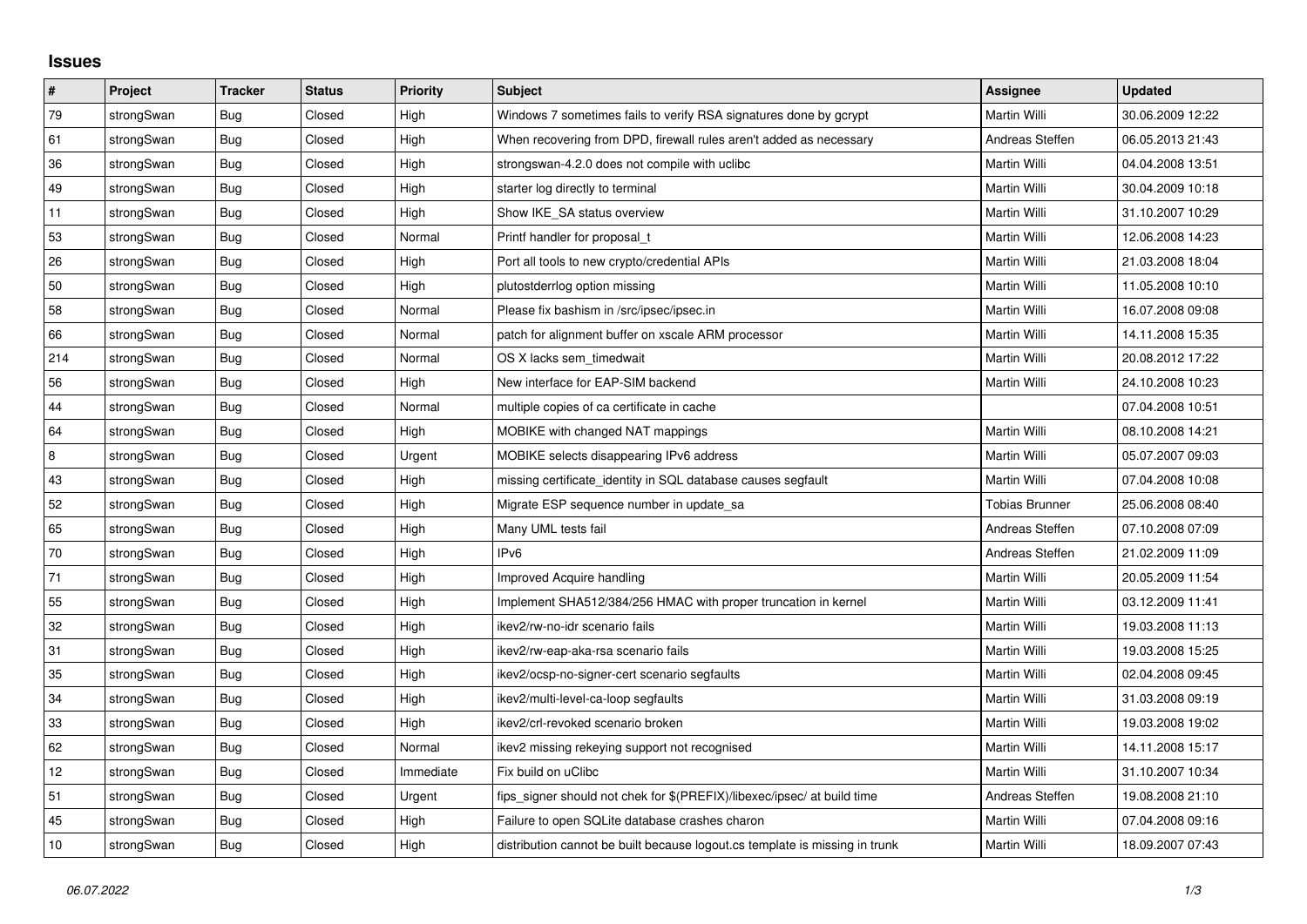| #              | Project    | <b>Tracker</b> | <b>Status</b> | <b>Priority</b> | <b>Subject</b>                                                      | <b>Assignee</b>       | <b>Updated</b>   |
|----------------|------------|----------------|---------------|-----------------|---------------------------------------------------------------------|-----------------------|------------------|
| 28             | strongSwan | <b>Bug</b>     | Closed        | Low             | 'make install' fails if 'sysconfdir' does not exist.                | Andreas Steffen       | 22.02.2008 15:54 |
| 29             | strongSwan | Bug            | Closed        | Low             | 'make install' fails if 'sysconfdir' does not exist.                | Andreas Steffen       | 22.02.2008 15:53 |
| 63             | strongSwan | Bug            | Closed        | Low             | missing in testing/testing.conf                                     | <b>Martin Willi</b>   | 30.09.2008 14:49 |
| 5              | strongSwan | Feature        | Closed        | High            | XML based configuration interface: Status query                     | Martin Willi          | 07.08.2007 08:49 |
| 4              | strongSwan | Feature        | Closed        | High            | XML based configuration interface: Infrastructure                   | Martin Willi          | 02.07.2007 16:30 |
| 6              | strongSwan | Feature        | Closed        | High            | XML based configuration interface: Control                          | Martin Willi          | 13.11.2007 14:04 |
| 24             | strongSwan | Feature        | Closed        | High            | Update doxygen documentation                                        | Martin Willi          | 22.02.2008 16:07 |
| 47             | strongSwan | Feature        | Closed        | High            | <b>RNG API</b>                                                      | Martin Willi          | 16.04.2008 11:27 |
| 129            | strongSwan | Feature        | Assigned      | Normal          | Relations between ike/child/peer cfg                                | Martin Willi          | 06.02.2012 10:50 |
| $\overline{7}$ | strongSwan | Feature        | Closed        | High            | Relational database configurations/credentials                      | <b>Martin Willi</b>   | 02.04.2008 16:30 |
| 3              | strongSwan | Feature        | Closed        | High            | refactoring of thread management                                    | Martin Willi          | 29.06.2007 14:49 |
| 128            | strongSwan | Feature        | Closed        | Normal          | Plugin dependencies                                                 | Martin Willi          | 06.02.2012 10:51 |
| 20             | strongSwan | Feature        | Closed        | High            | Pluggable fetcher plugins                                           | <b>Martin Willi</b>   | 18.02.2008 09:58 |
| 17             | strongSwan | Feature        | Closed        | High            | Pluggable crypto modules                                            | Martin Willi          | 15.02.2008 09:36 |
| 23             | strongSwan | Feature        | Closed        | Low             | PKCS#11 based smartcard implementation                              | <b>Martin Willi</b>   | 12.10.2010 13:42 |
| $\mathbf{1}$   | strongSwan | Feature        | Closed        | High            | Partial MOBIKE implementation                                       | Martin Willi          | 02.07.2007 16:14 |
| 48             | strongSwan | Feature        | Closed        | High            | Parallel trustchain verification                                    | Martin Willi          | 16.04.2008 11:33 |
| 22             | strongSwan | Feature        | Closed        | High            | OCSP support                                                        | <b>Martin Willi</b>   | 10.03.2008 18:41 |
| 38             | strongSwan | Feature        | New           | Low             | OCSP in IKE payload, RFC4806                                        |                       | 19.12.2014 14:20 |
| 57             | strongSwan | Feature        | Closed        | Normal          | new pluto connection option: verify_identifier                      | Andreas Steffen       | 25.07.2013 10:07 |
| 40             | strongSwan | Feature        | Closed        | High            | NetworkManager support                                              | <b>Martin Willi</b>   | 22.08.2008 12:54 |
| 18             | strongSwan | Feature        | Closed        | High            | Merge EAP-AKA module into trunk                                     | Martin Willi          | 13.12.2007 09:47 |
| 78             | strongSwan | Feature        | Closed        | Normal          | Integrity tester for libstrongswan and all plugins.                 | <b>Martin Willi</b>   | 27.06.2009 16:19 |
| 14             | strongSwan | Feature        | Closed        | High            | Initiate/Terminate IKE_SAs                                          | Martin Willi          | 13.11.2007 14:04 |
| 19             | strongSwan | Feature        | Closed        | High            | Include EAP-MD5 into trunk                                          | Martin Willi          | 13.12.2007 09:48 |
| 69             | strongSwan | Feature        | Closed        | Normal          | Improve scheduler performance                                       | <b>Tobias Brunner</b> | 04.12.2008 17:03 |
| 15             | strongSwan | Feature        | Closed        | High            | Implement rauthentication using RFC4478                             | Martin Willi          | 30.11.2007 14:55 |
| 60             | strongSwan | Feature        | Closed        | High            | Implement draft-sheffer-ikev2-gtc-00 with PAM password verification | Martin Willi          | 22.08.2008 12:59 |
| 67             | strongSwan | Feature        | Closed        | Normal          | Implement DH groups 22-24                                           | Martin Willi          | 19.04.2010 14:51 |
| 13             | strongSwan | Feature        | Closed        | High            | Implement a modular credential framework                            | Martin Willi          | 15.02.2008 09:36 |
| 37             | strongSwan | Feature        | Closed        | High            | Hash and URL support for IKEv2                                      | <b>Tobias Brunner</b> | 18.04.2008 13:38 |
| 16             | strongSwan | Feature        | Closed        | High            | Generic plugin architecture                                         | Martin Willi          | 15.02.2008 09:37 |
| 54             | strongSwan | Feature        | Closed        | High            | <b>EAP-Identity Server functionality</b>                            | Martin Willi          | 22.08.2008 12:55 |